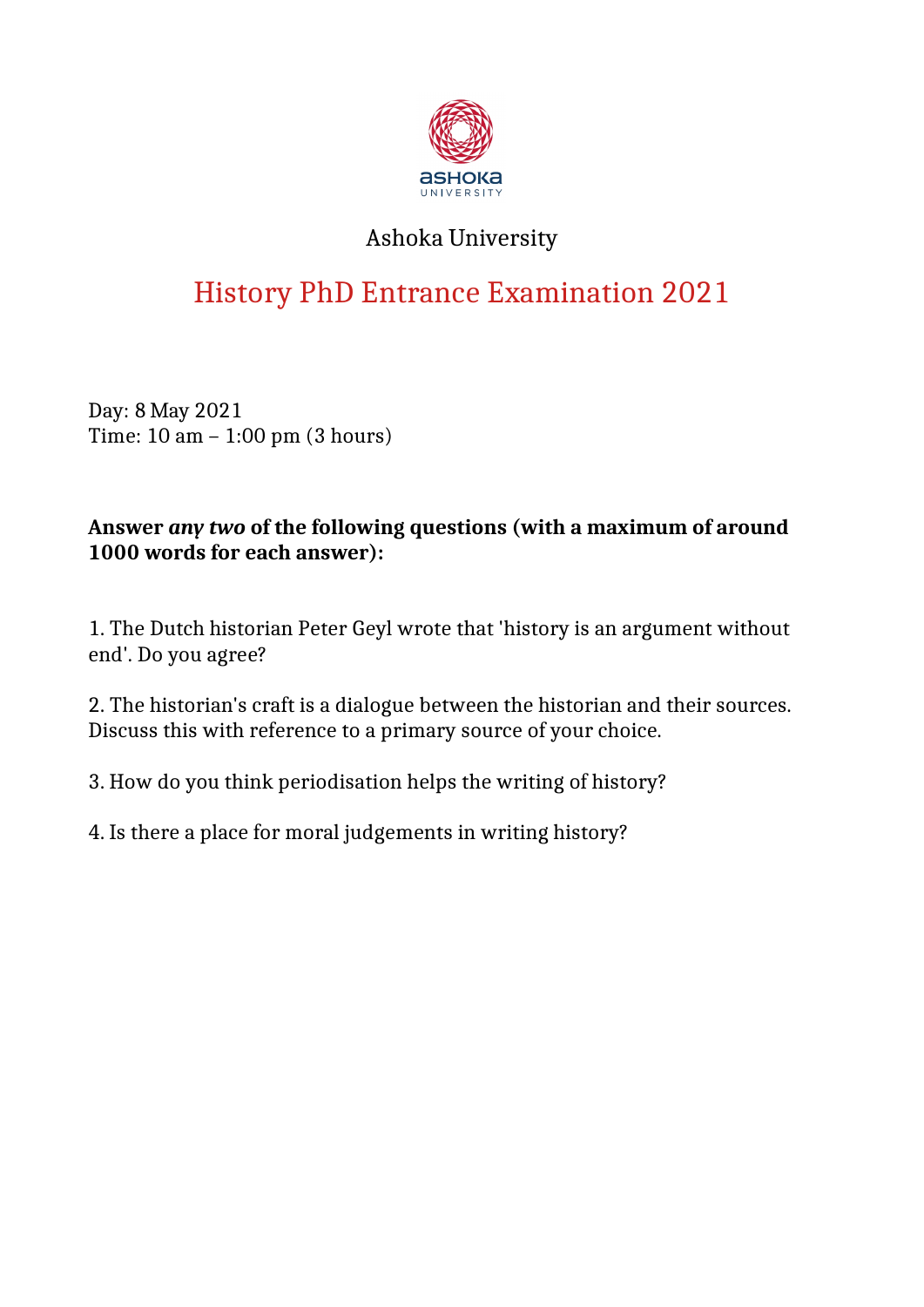

## Ashoka University

# History PhD Entrance Examination 2020

Date: 15 May 2020 Time: 10 am – 1:30 pm (3 hours 30 minutes)

Answer *any two* of the following questions (with a maximum of around 1000 words for each answer):

1. Do you think the job of the historian is similar to the job of the detective?

2. "Until the lions have their own historians, the history of the hunt will glorify the hunter". Discuss.

3. Why do historians often disagree with each other in their interpretations of the past?

4. Write about any one historical figure who has captured your imagination.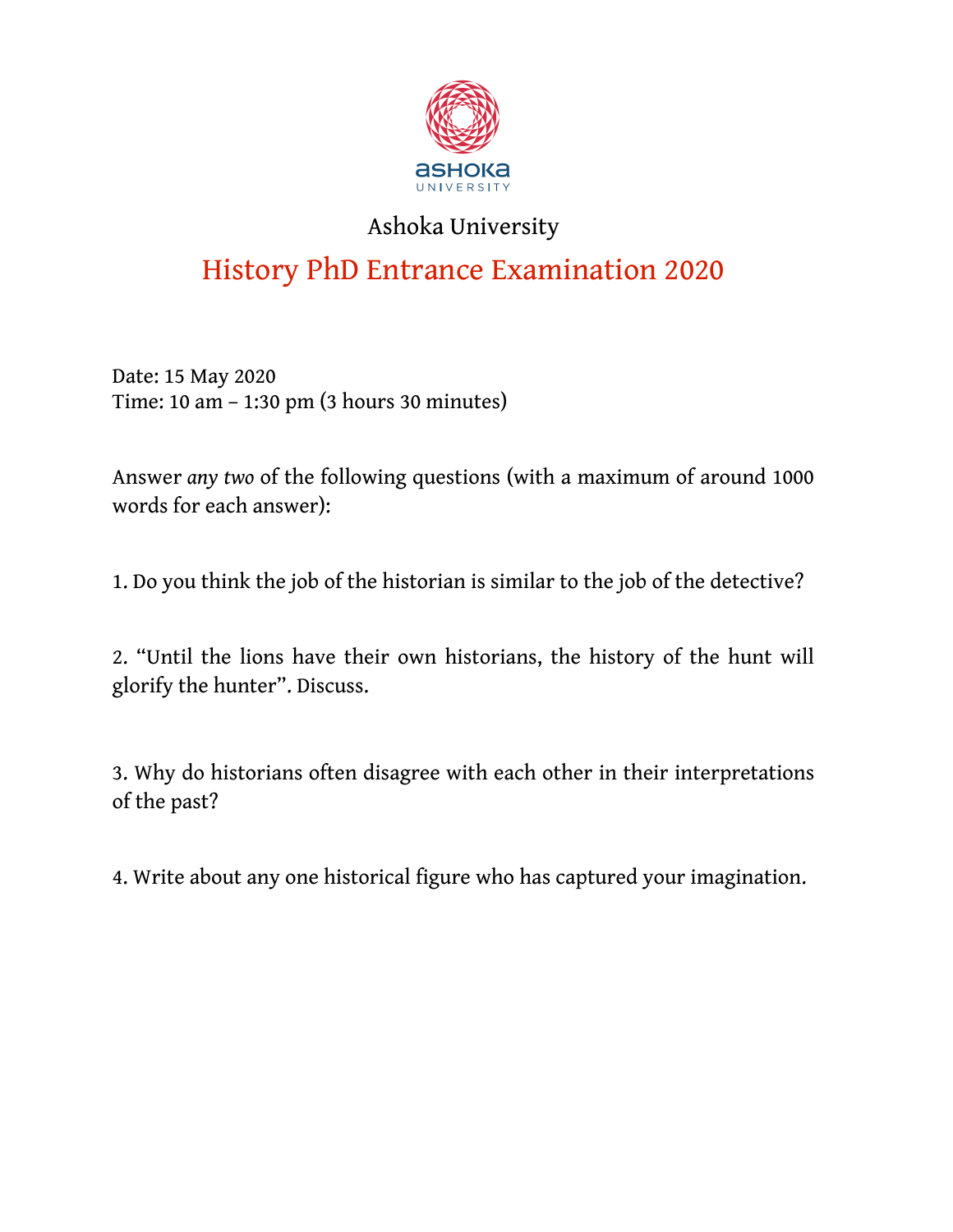

#### Ashoka University

## History PhD Programme Entrance Examination 2019

Time: 90 minutes

10:30 am – 12 noon

Answer *any three* of the following questions (with a maximum of about 1000 words for each answer):

- 1. Why do you think it is important to study history?
- 2. Critically analyze the work of a historian who has inspired your research interests.
- 3. Should historians be concerned about how history is depicted in films and novels?
- 4. Discuss the relationship between history and time.